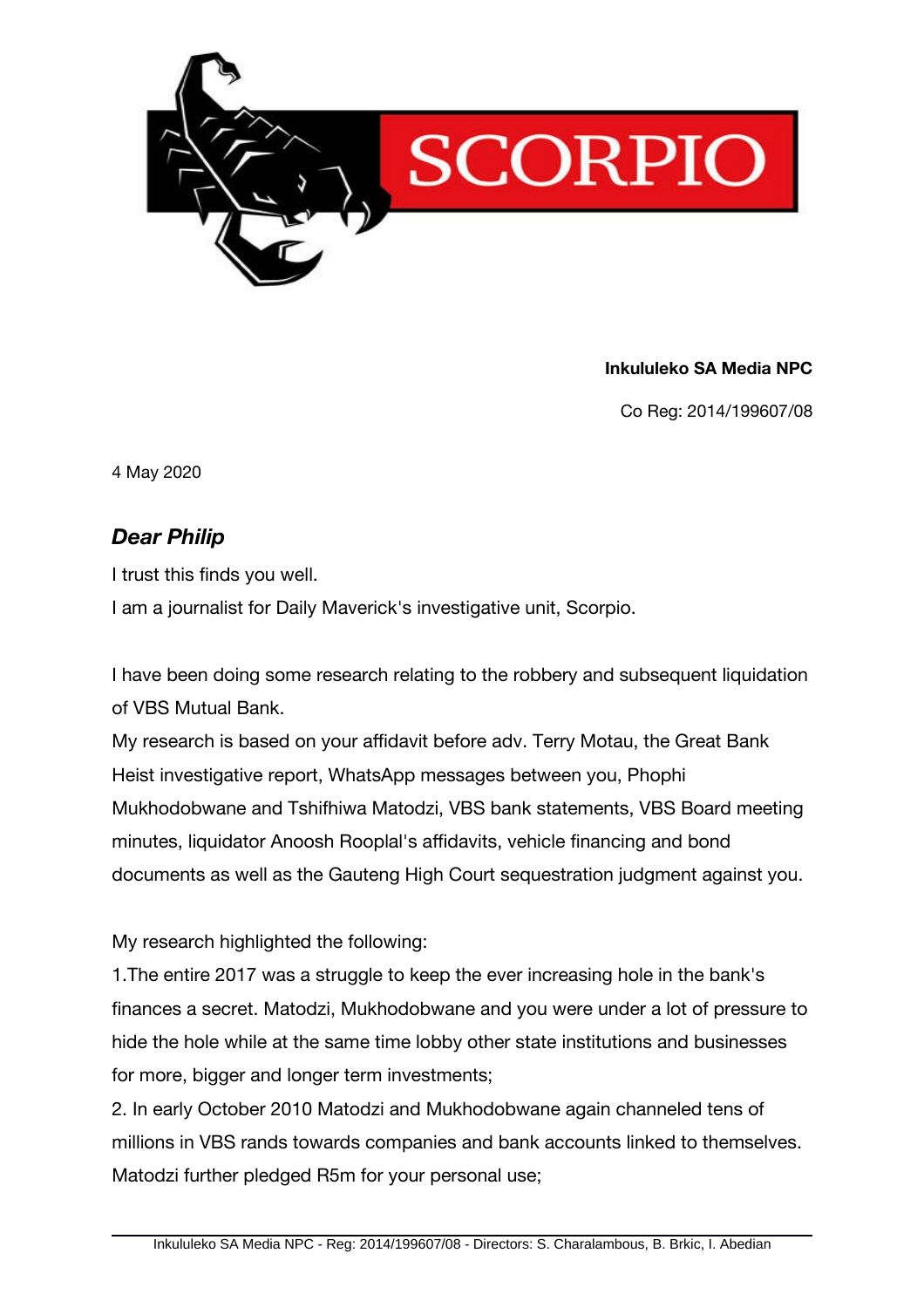3. It seems you only received R2m of the pledged R5m in stolen VBS money. On 20 November and 15 December R1m was respectively paid to the FNB account of your company Shangri-La;

4. Between 5 May 2015 and 11 June 2018 you received R5,8m in stolen VBS money, which include the R2m to Shangri-La;

5. The R5,8m further include:

- Mortgage related payments of R2,19m;
- Vehicle finance of R1,15m;
- Cash payments from Vele Investments labeled as "secretarial fees", "VBS claim refund" and other miscellaneous payments;
- Cash channeled to your private Investec account;
- You used your VBS bank card to pay R10 868,60 towards food stores and takeaways, and R2 265,10 to various liquor stores as well as R15 on 5 May 2015 towards the NG Kerk Louis Trichardt, labeled as 'ofergawe".

Based on my research, my questions to you are:

- 1. In comparison with the bankers, auditors, politicians and PIC executives involved in the robbery, you received a small amount in stolen VBS money. Yet you were absolutely pivotal and crucial to the entire robbery. Can you provide context to explain your actions?
- 2. Do you still have contact with your former colleagues?
- 3. My research suggests that you have efected some payments towards your property in Stamvrug crescent and have efected some payments towards the Chevrolet. These are fnanced through VBS. On both counts you are in arrears. Can you confirm this information?
- 4. It seems you have fnalised payment on the Audi A5, also fnanced by VBS. Can you confrm and explain whether you have sold the Audi A5?
- 5. From Matodzi and Mukhodobwane's WhatsApp discussion it is clear that then minister of finance Pravin Gordhan was a thorn in their side. On 25 February Matodzi and Mukhodobwane discussed how unhelpful Gordhan is to their project at VBS and that when "the new minister is appointed our